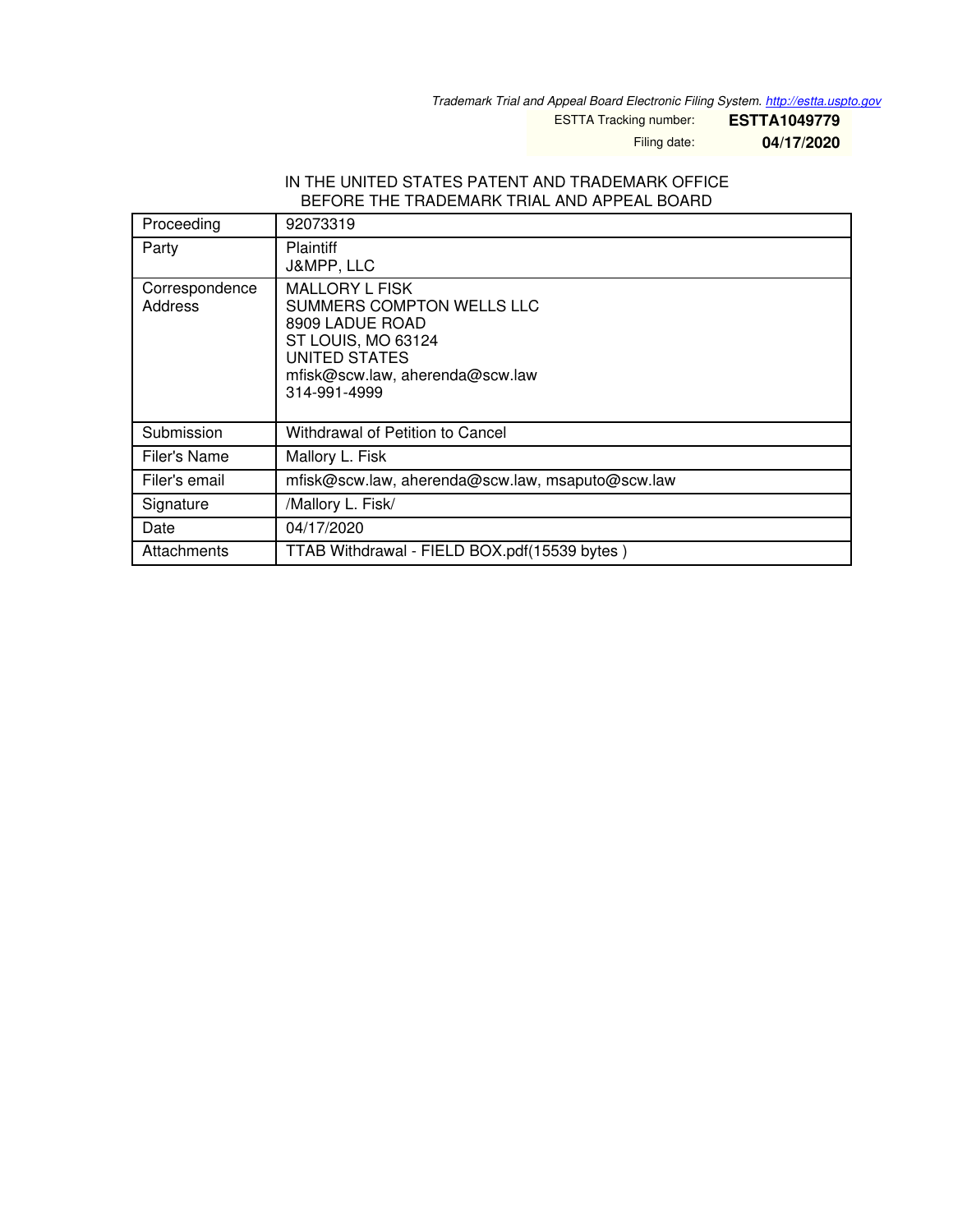## **IN THE UNITED STATES PATENT AND TRADEMARK OFFICE BEFORE THE TRADEMARK TRIAL AND APPEAL BOARD**

In re Registration of:

| Registrant:<br>DKE and Sons Enterprises LLC |                  |                           |
|---------------------------------------------|------------------|---------------------------|
| Reg. No.:                                   | 5,813,367        |                           |
| Mark:                                       | <b>FIELD BOX</b> |                           |
| Reg. Date:                                  | July 23, 2019    |                           |
| J&MPP, LLC,                                 |                  |                           |
| Petitioner,                                 |                  |                           |
| v.                                          |                  |                           |
|                                             |                  | Cancellation No. 92073319 |
| DKE and Sons Enterprises LLC,               |                  |                           |
| Registrant.                                 |                  |                           |
|                                             |                  |                           |

## **PETITIONER'S WITHDRAWAL OF CANCELLATION PROCEEDING**

Pursuant to Rule 2.114(c) of the Trademark Rules of Practice, 37 C.F.R. § 2.114(c),

Petitioner hereby withdraws this cancellation proceeding without the consent of Registrant as the

Registrant has not yet filed an answer.

Date: April 17, 2020 By: /s/ Mallory L. Fisk Mallory L. Fisk Aida Herenda Attorneys for Opposer Summers Compton Wells LLC 8909 Ladue Road St. Louis, Missouri 63124 (314) 991-4999 [mfisk@scw.law](mailto:mfisk@scw.law) [aherenda@scw.law](mailto:aherenda@scw.law)